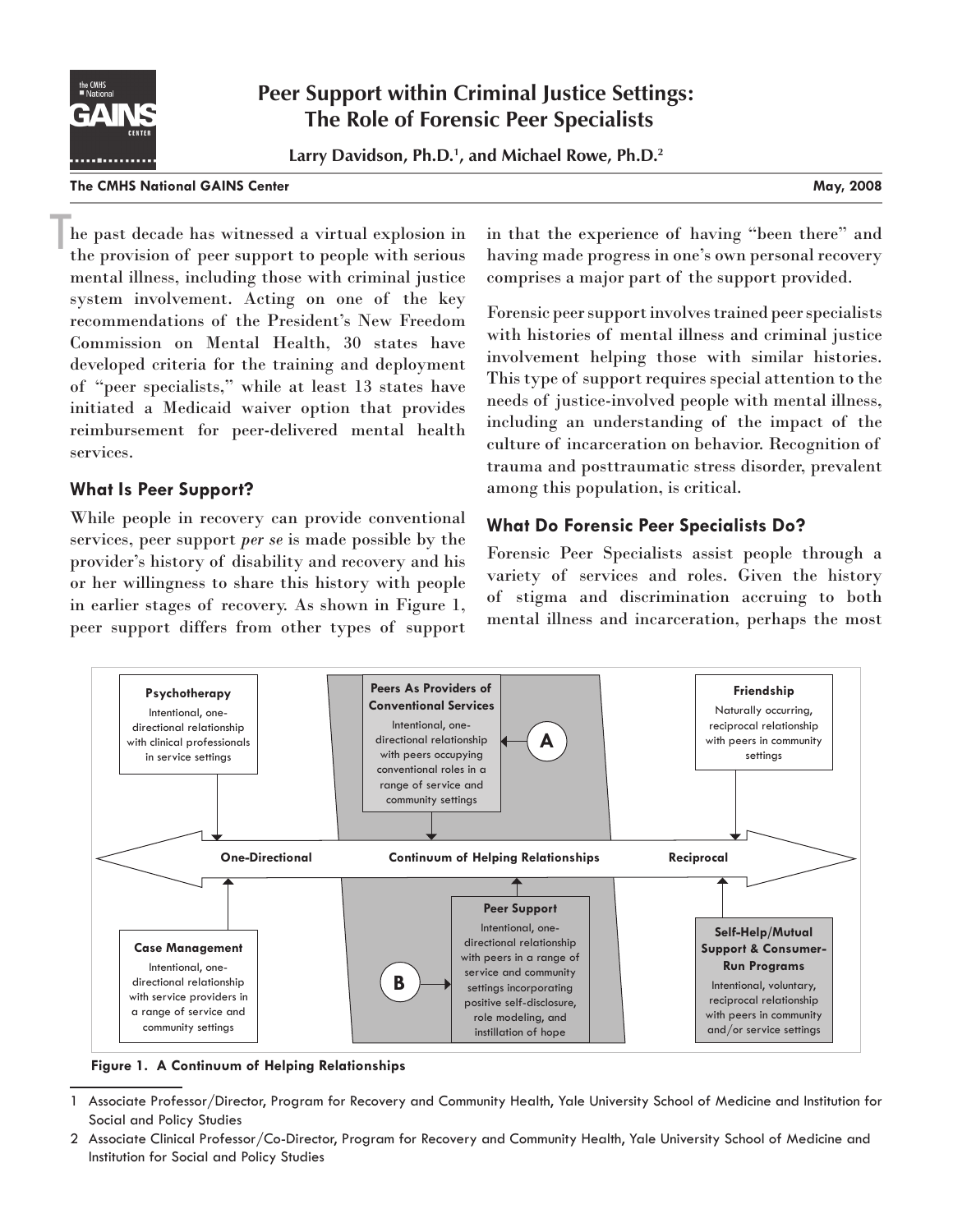important function of Forensic Peer Specialists is to instill hope and serve as valuable and credible models of the possibility of recovery. Other roles include helping individuals to engage in treatment and support services and to anticipate and address the psychological, social, and financial challenges of reentry. They also assist with maintaining adherence to conditions of supervision.

Forensic Peer Specialists can serve as community guides, coaches, and/or advocates, working to link newly discharged people with housing, vocational and educational opportunities, and community services. Within this context, they can model useful skills and effective problem-solving strategies, and respond

in a timely fashion to prevent or curtail relapses and other crises. Finally, Forensic Peer Specialists provide additional supports and services, including:

- Sharing their experiences as returning offenders and modeling the ways they advanced in recovery
- Helping people to relinquish attitudes, beliefs, and behaviors learned as survival mechanisms in criminal justice settings (such as those addressed by SPECTRM [Sensitizing Providers to the Effects

of Incarceration on Treatment and Risk Management] and the Howie T. Harp Peer Advocacy Center)

- Sharing their experiences and providing advice and coaching in relation to job and apartment hunting
- Supporting engagement in mental health and substance abuse treatment services in the community, including the use of psychiatric medications and attending 12-step and other abstinence-based mutual support groups
- Providing information on the rights and responsibilities of discharged offenders and on satisfying criminal justice system requirements and conditions (probation, parole, etc.)
- Providing practical support by accompanying the person to initial probation meetings or treatment appointments and referring him or her to potential employers and landlords
- Helping people to negotiate and minimize continuing criminal sanctions as they make progress in recovery and meet criminal justice obligations.
- Working alongside professional staff
- Training professional staff on engaging consumers with criminal justice history

## **How Forensic Peer Specialists Can Help Transform Mental Health Services and Linkages Between Systems**

Forensic Peer Specialists embody the potential for recovery for people who confront the dual stigmas associated with serious mental illnesses and criminal

*Forensic Peer Specialists embody the potential for recovery for people who confront the dual stigmas associated with serious mental illnesses and criminal justice system involvement.* justice system involvement. Forensic peer specialists are able to provide critical aid to persons in the early stages of re-entry, in much the same way that peer specialists who support peers with mental illness alone (i.e., without criminal justice system involvement), have been able to engage into treatment persons with serious mental illnesses (Sells et al., 2006; Solomon, 2004). Beyond the initial engagement phase, however, little is known empirically about the value

Forensic Peer Specialists add to existing services. Nonetheless, in the limited number of settings in which they have been supported, case studies clearly suggest using Forensic Peer Specialists is a promising, cost effective practice.

## **Five Things Your Community Can Do to Integrate Forensic Peer Specialists in Services and Supports**

- 1. Identify and educate key stakeholders, including consumers, families, victims' rights organizations, mental health care providers, criminal justice agencies, and peer-run programs regarding the value of Forensic Peer Specialists.
- 2. Convene focus groups with these constituencies to assess the demand for trained Forensic Peer Specialists and to identify barriers to their employment.
- 3. Identify and contact potential funding sources such as state vocational rehabilitation agencies,